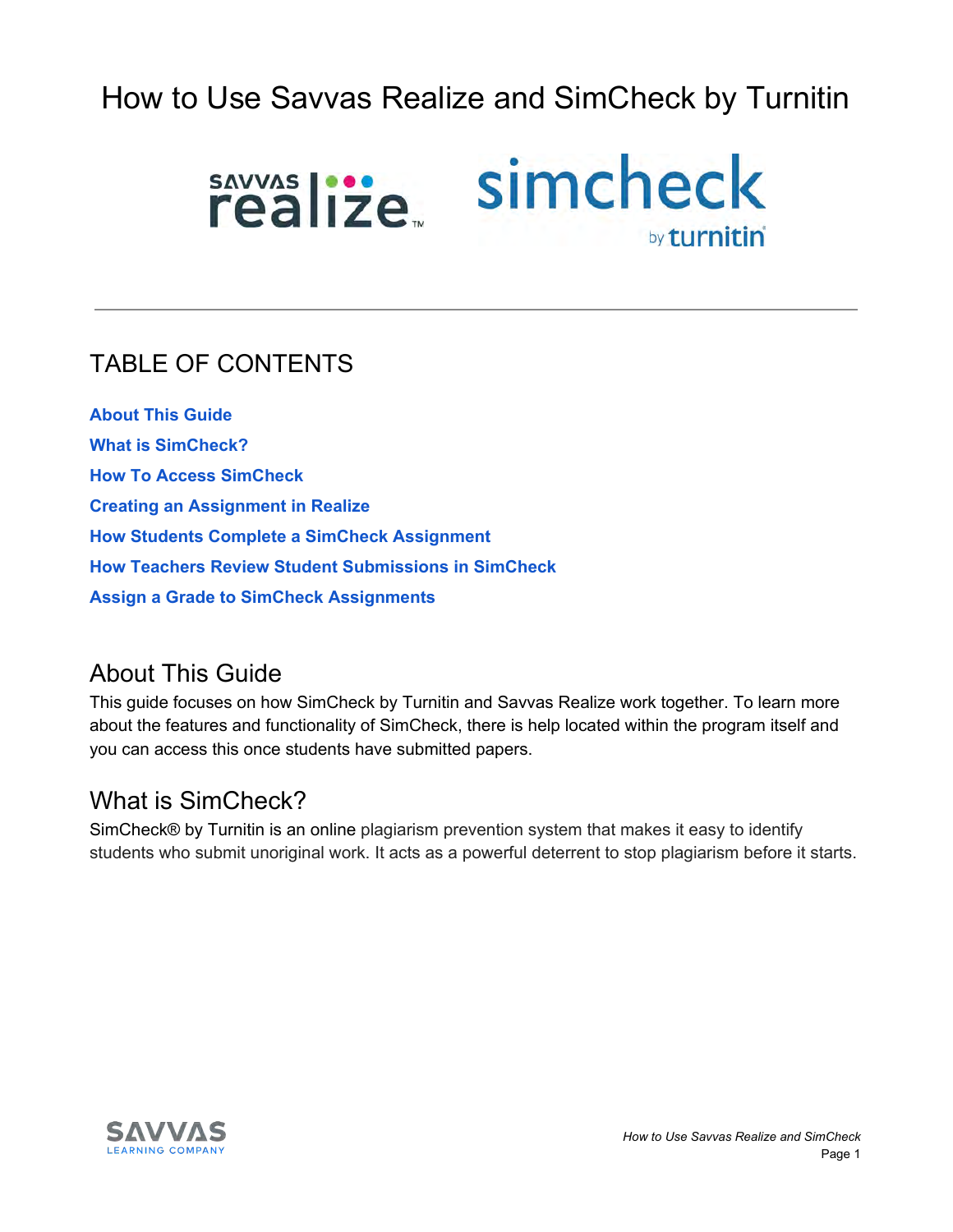#### How to Access SimCheck

SimCheck is embedded within the myPerspectives courses in the Realize Table of Contents.



Teachers and students cannot access SimCheck unless an assignment is created in Realize -- even if an actual student-facing assignment is not required. If an assignment is not created and you try to access SimCheck, you will see the message below:



## Creating an Assignment in Realize

To access SimCheck, you need to first create an assignment in Realize. *Creating and launching an assignment is the ONLY way to access SimCheck.* You must ALWAYS create an assignment in Realize to access SimCheck. To create the Realize assignment, follow the steps below.

**Step 1:** Select SimCheck from the myPerspectives Table of Contents and click "Assign".

| SimCheck by Turnitin (Plagiarism Checker)<br>simcheck                   |
|-------------------------------------------------------------------------|
| <b>O</b> Add to Playlist <b>D</b> Info<br>$\mathbf{\mathcal{C}}$ Assign |

REMINDER: To access SimCheck, you must ALWAYS create a Realize assignment.

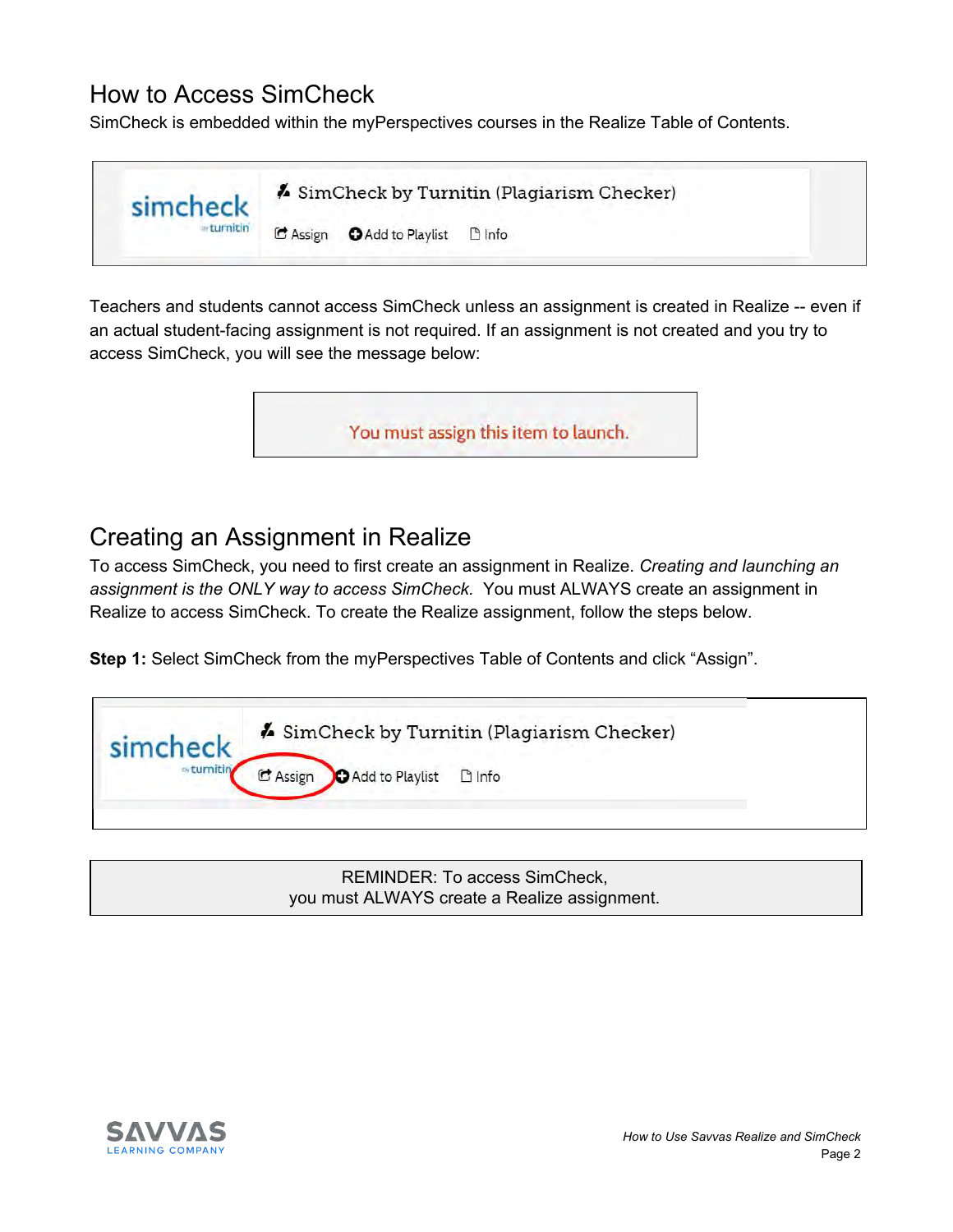**Step 2:** A "Create an assignment" box will open and the default assignment title is "SimCheck by Turnitin (Plagiarism Checker)." Enter the assignment title, Start and Due dates, Instructions (optional), and select the class. Click Assign.

|                                                           | Title                                             | Enter a class, group, or student name @          |
|-----------------------------------------------------------|---------------------------------------------------|--------------------------------------------------|
| simcheck<br><b><i>w</i></b> turnitin                      | SimCheck by Turnitin<br>(Plagiarism Checker)      | Name (for student Test, First)<br>Gr 9 Pd 1<br>E |
| Start date                                                | Due date                                          |                                                  |
| 鱛<br>08/03/2020                                           | 鱛<br>08/14/2020<br>to                             |                                                  |
| $\Box$ Set start and end times $\bigcirc$<br>Instructions |                                                   |                                                  |
|                                                           | Upload your Unit 1 essay to check for plagiarism. |                                                  |
| 201 characters remaining                                  |                                                   |                                                  |

NOTE: It is recommended (and optional) that you name the assignment to match the assignment title that is easily identifiable by you and your students (i.e. Unit 1 Argument Plagiarism Check, Argument SimCheck, Literary Analysis Plag Check).

> If you don't rename the assignment, your students will see "SimCheck by Turnitin (Plagiarism Checker)" in their assignment queue, and this is not very specific.

Don't forget, in order for students to use SimCheck, you need to create a Realize assignment.

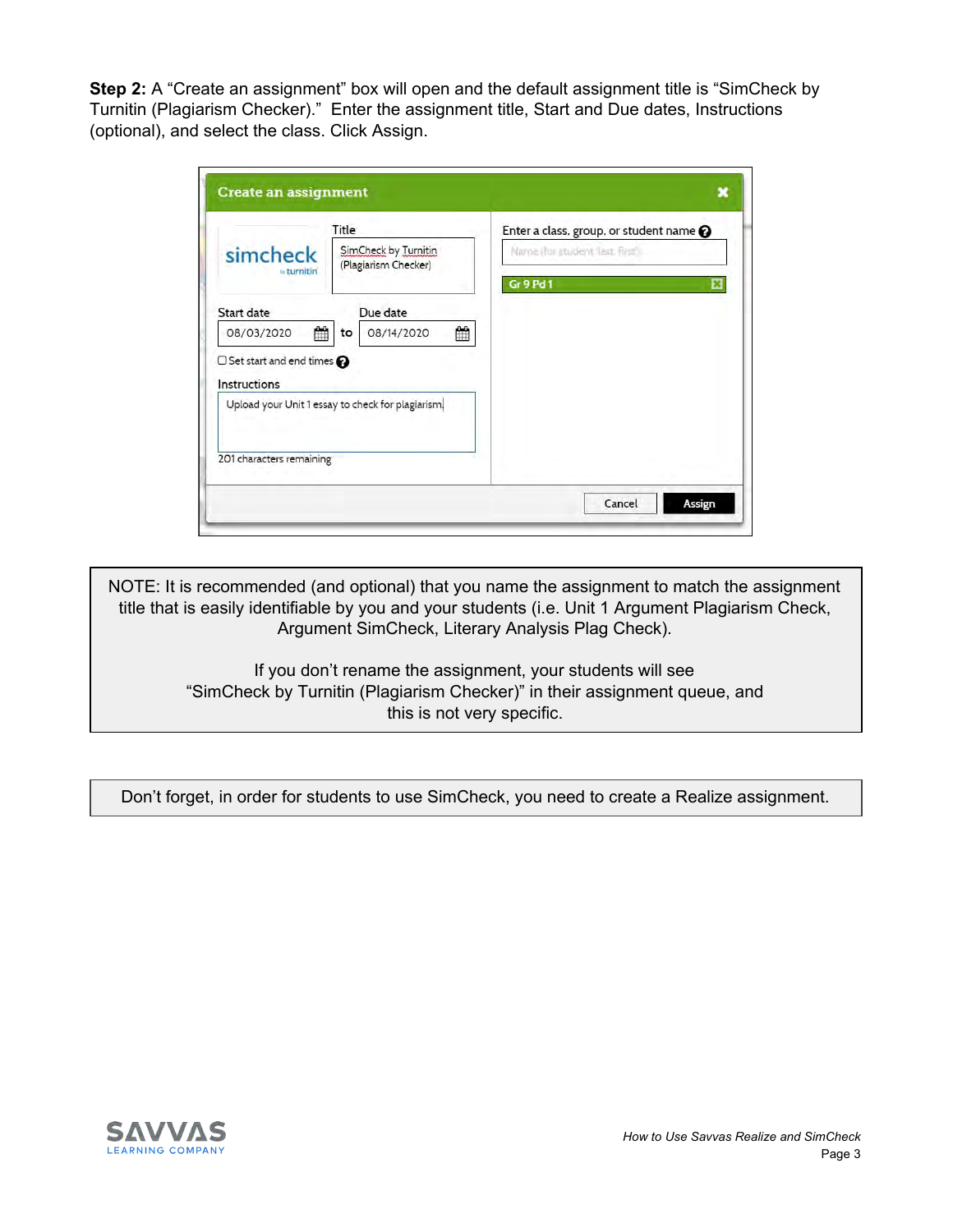#### How Students Complete a SimCheck Assignment



**Step 1: Students click the Classes** tab from the Realize home page to access assignments.

**Step 2:** Students will see a list of their assignments. To access SimCheck, click the assignment link.



NOTE: You will notice this assignment title has not been modified, so students see "SimCheck by Turnitin (Plagiarism Checker)".

If you modify the assignment title to be more specific to the lesson or essay, it may be helpful for students, but changing the assignment title is not required.

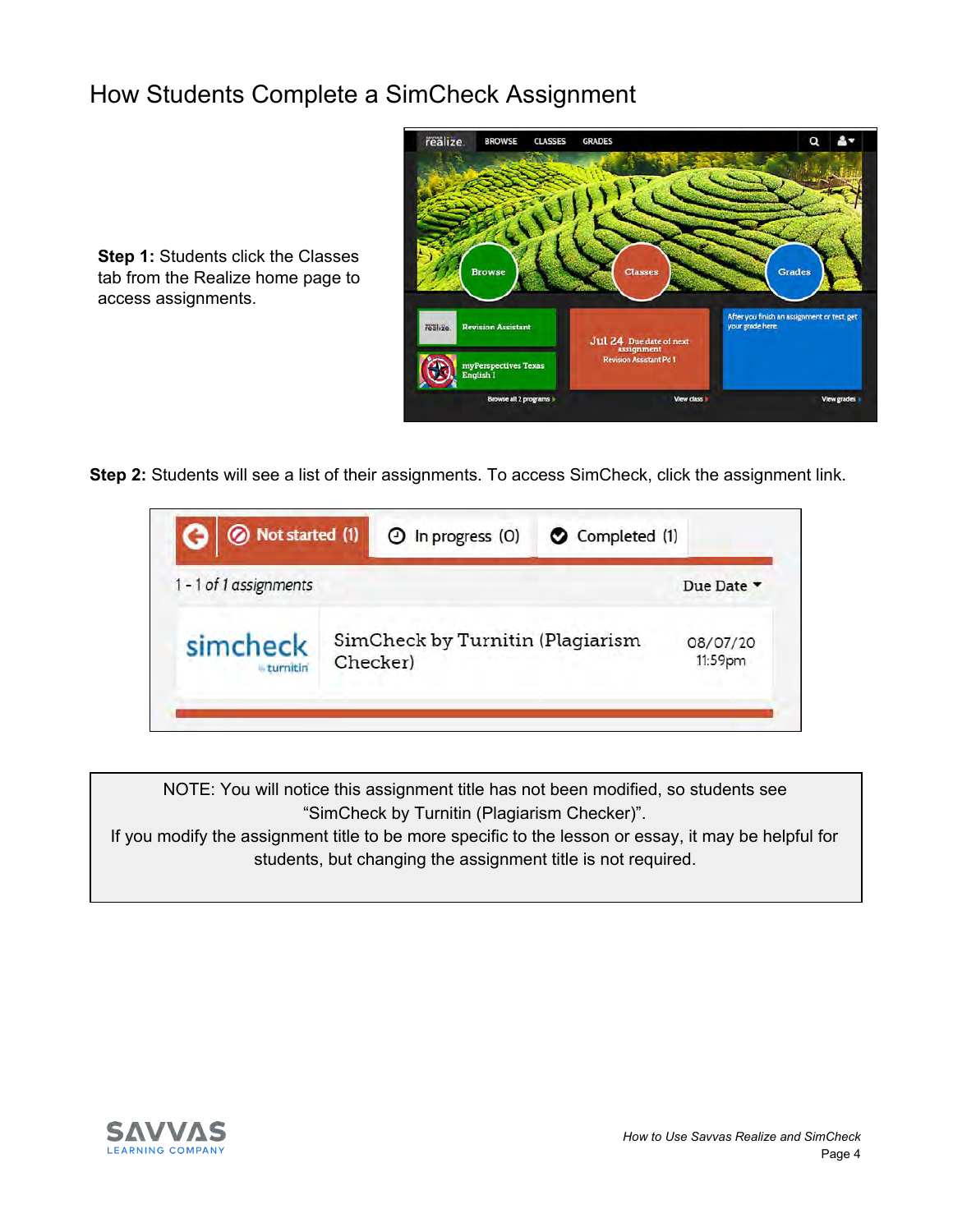**Step 3:** The assignment box will open with the assignment details. Click "SimCheck by Turnitin (Plagiarism Checker)" under "Assigned work".

| Program: myPerspectives                                          |  |        | <b>Turn In</b>     |  |
|------------------------------------------------------------------|--|--------|--------------------|--|
| Due date:<br>Start date:<br>08/02/20 12:00am<br>08/07/20 11:59pm |  |        | Attach File $\sim$ |  |
| Add a Comment                                                    |  | Cancel | Post               |  |
| <b>Assigned work</b>                                             |  |        | Score              |  |
| ÷                                                                |  |        |                    |  |

**Step 4: Click the "Open in new** window" icon.



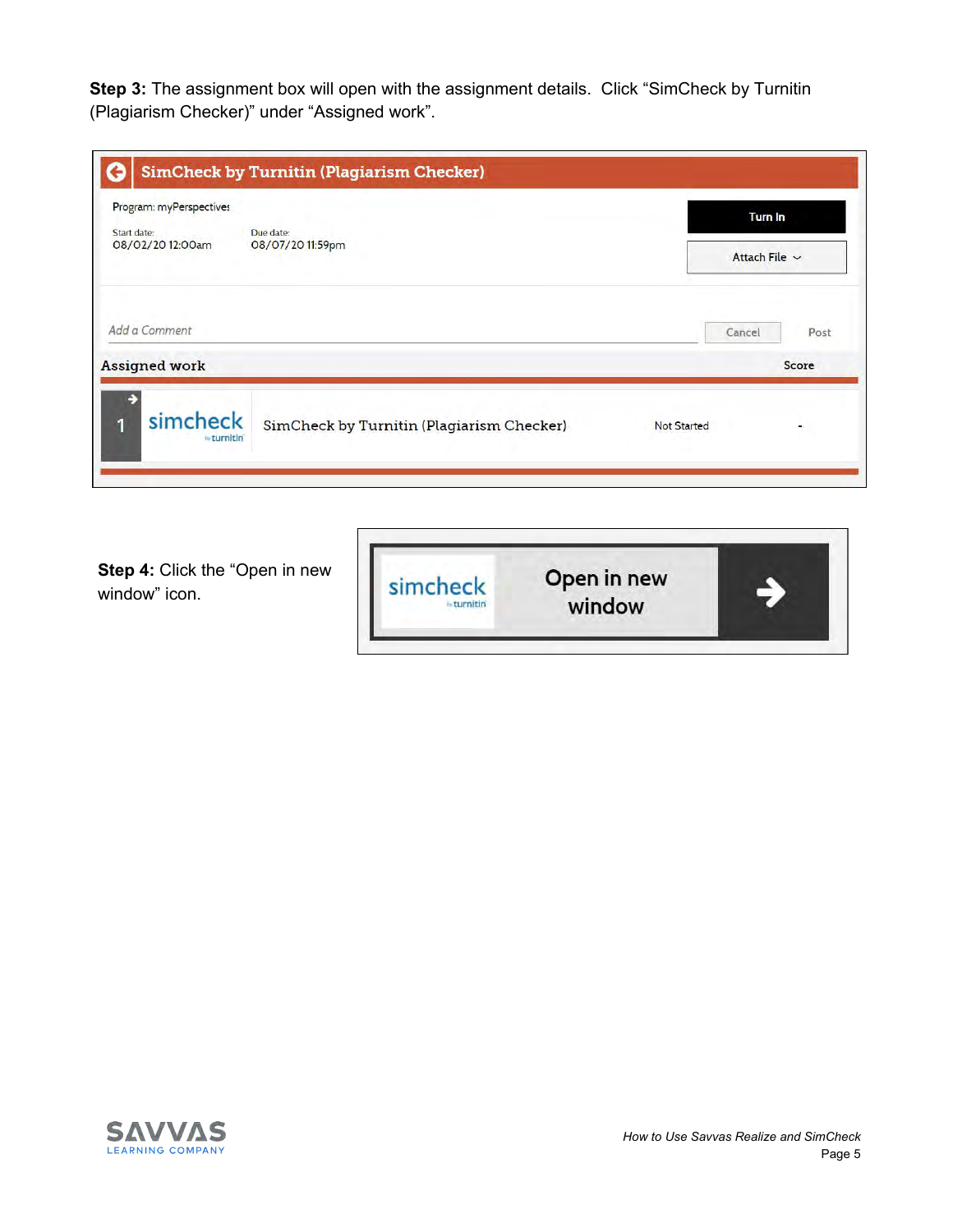**Step 5:** If this is the first time a student is accessing SimCheck, they need to agree to the Turnitin End-User License Agreement by clicking Accept on the bottom of the screen.

| Turnitin and its services (the "Site" or the "Services") are operated and maintained by Turnitin', LLC ("Turnitin"), and provided to you, the user ("You" or "User" or "End-User"), conditionally upon Your acceptance of the<br>and notices contained herein without modification (the "User Agreement"). Depending on the Turnitin solution utilized, references to 'You', 'studen', or End-User' shall include any person submitting papers through the Serv                                                                                                                                                                                                                                   |
|---------------------------------------------------------------------------------------------------------------------------------------------------------------------------------------------------------------------------------------------------------------------------------------------------------------------------------------------------------------------------------------------------------------------------------------------------------------------------------------------------------------------------------------------------------------------------------------------------------------------------------------------------------------------------------------------------|
|                                                                                                                                                                                                                                                                                                                                                                                                                                                                                                                                                                                                                                                                                                   |
|                                                                                                                                                                                                                                                                                                                                                                                                                                                                                                                                                                                                                                                                                                   |
| not accept this User Agreement if (i) You have previously been informed by Turnitin that it no longer wishes to make the Services sysalable to You, or (ii) You are a person barred from using the Services sudden law, or (ii                                                                                                                                                                                                                                                                                                                                                                                                                                                                    |
|                                                                                                                                                                                                                                                                                                                                                                                                                                                                                                                                                                                                                                                                                                   |
|                                                                                                                                                                                                                                                                                                                                                                                                                                                                                                                                                                                                                                                                                                   |
|                                                                                                                                                                                                                                                                                                                                                                                                                                                                                                                                                                                                                                                                                                   |
|                                                                                                                                                                                                                                                                                                                                                                                                                                                                                                                                                                                                                                                                                                   |
|                                                                                                                                                                                                                                                                                                                                                                                                                                                                                                                                                                                                                                                                                                   |
| You accept this User Agreement by using the Services or clicking to accept or agree to the Terms, where this option is made available to You by Turnitin in the user Interface for any Service. You may not use the Service an<br>Use of the Site and Services is limited to Authorized Users (as defined below) who are eighteen (18) years of age or older and/or have legal capacity to form a binding contract or, as set forth below, Authorized Users who<br>If You have not reached the age of majority in Your jurisdiction of residence ("Not of Majority Age"). You may not use the Site except with the supervision and permission of a parent or legal guardian. Unless You are using |

**Step 6:** Once logged in to SimCheck, students can drag and drop files into the space near the upload icon or browse and select a file from their computer.



- Supported File Types include Text, MS Word, MS PowerPoint Postscript, PDF, RTF, HTML, WordPerfect, OpenOffice
	- File must be less than 40MB.

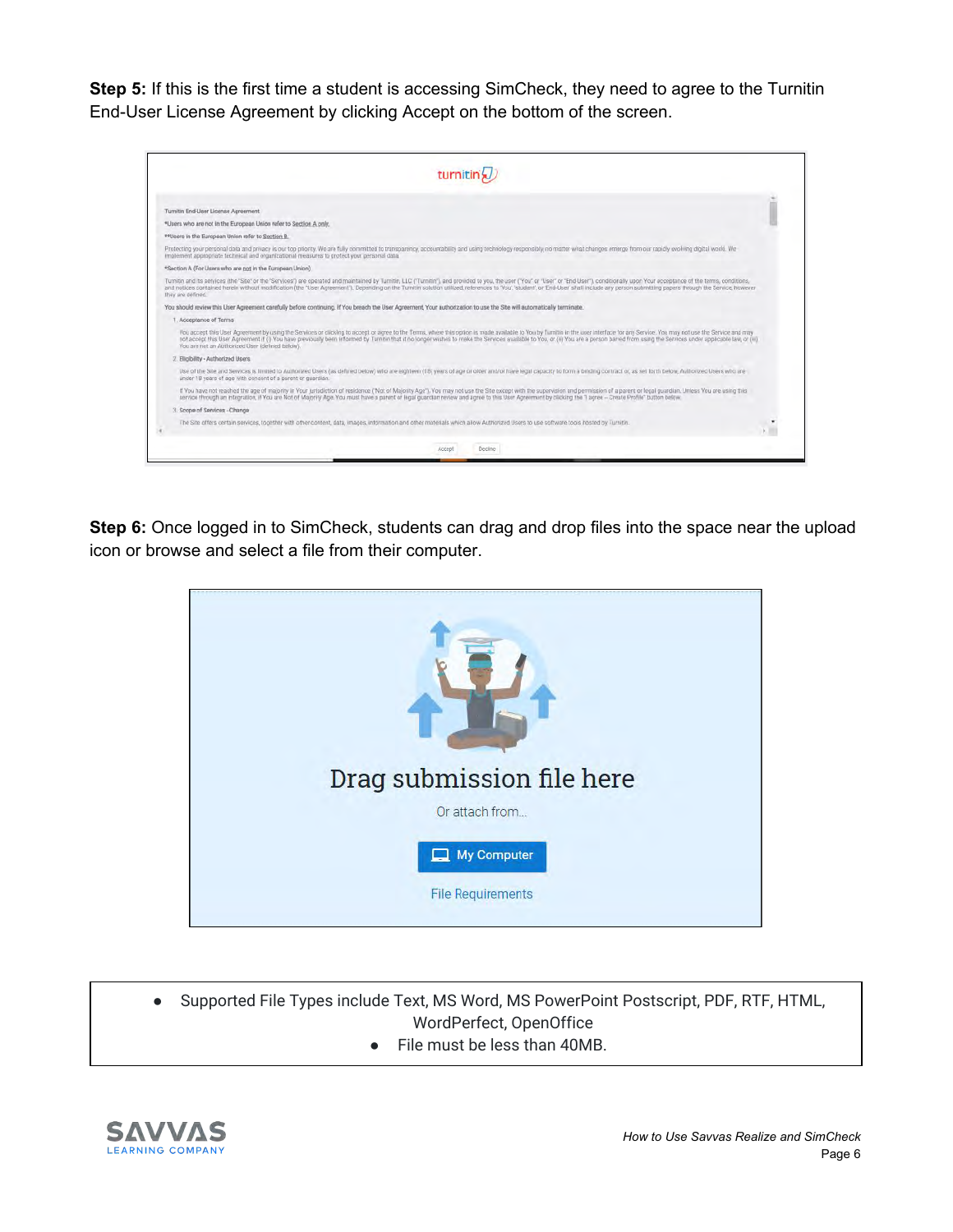**Step 7:** When a file is selected and uploaded, you will see a Preview of the paper/submission. Students are able to change the file name here, but it is not required. Click "Submit".

| <b>SimCheck by Turnitin (Plagiarism Checker)</b>                                             |                                                                                                                           | turnitin $\nabla$                                                       |
|----------------------------------------------------------------------------------------------|---------------------------------------------------------------------------------------------------------------------------|-------------------------------------------------------------------------|
| Preview Submission<br>Select the Salarrat budton to sentlyour bubrowhoot to your invitantor. |                                                                                                                           | Submit                                                                  |
| File Name (from the<br>surprise doox                                                         |                                                                                                                           | Maximumi 565 into                                                       |
| Preview.                                                                                     | Word Count: 559                                                                                                           | $\lceil \cdot \rceil$<br>Page <sup>1</sup><br><b><i><u>nf 3</u></i></b> |
|                                                                                              | <b>13KB</b>                                                                                                               |                                                                         |
|                                                                                              | Everyone knows that I was waiting for other people in the<br>Bubz family to return to England. The plan is to let the dog |                                                                         |

| 9 Aug 2020, 01:40 FWI EDT 2 Aug 2020, 01:40 FWI EDT                                                                                                                                                                                                                                                                                                                                                                                                                                                                                                                                                                                                                                                                                                                                                                                                                                                                                                                                                                                                                       |                          | Your file was submitted to your instructor. You can view your submission below. |
|---------------------------------------------------------------------------------------------------------------------------------------------------------------------------------------------------------------------------------------------------------------------------------------------------------------------------------------------------------------------------------------------------------------------------------------------------------------------------------------------------------------------------------------------------------------------------------------------------------------------------------------------------------------------------------------------------------------------------------------------------------------------------------------------------------------------------------------------------------------------------------------------------------------------------------------------------------------------------------------------------------------------------------------------------------------------------|--------------------------|---------------------------------------------------------------------------------|
| Impose hanes that I run auting he take google in the<br>from the By to return at English. The plan or by hit the ship<br>at more to be a symmetry from that was taken a price<br>To the phone of the American condition and an artist of the State<br>and the cr March Harles & Box 1841 to good to<br>The next That's plan since a contract was the chief expansion.<br>your policie field it leven (the site two number of the tax and<br>years of College Process and the collection of the animal<br>provided that they are know They are also wants, reality and<br>Finidal inval can direct that their in a driven in our rate can all<br>ying builds Special to great card on realize the<br>an exportingers a lower of section his<br>(etc.) was a narrowse, however on the hopper class rest or-<br>dite to see color Toyles Final any ring the thrill of local time<br>liked in Class Kiger car lasts also 40 cm disc ampaigs i harn a<br>to the marker with the China's Denver gwards. In the trac-<br><b>Diego Brill-comm<sup>2</sup></b><br>MS WORD DOCUMENT |                          |                                                                                 |
| Date Submitted<br>Aug 2, 2020                                                                                                                                                                                                                                                                                                                                                                                                                                                                                                                                                                                                                                                                                                                                                                                                                                                                                                                                                                                                                                             | Similarity<br>Processing |                                                                                 |
|                                                                                                                                                                                                                                                                                                                                                                                                                                                                                                                                                                                                                                                                                                                                                                                                                                                                                                                                                                                                                                                                           |                          |                                                                                 |

**Step 8:** A pop-up window indicates the paper is being processed.

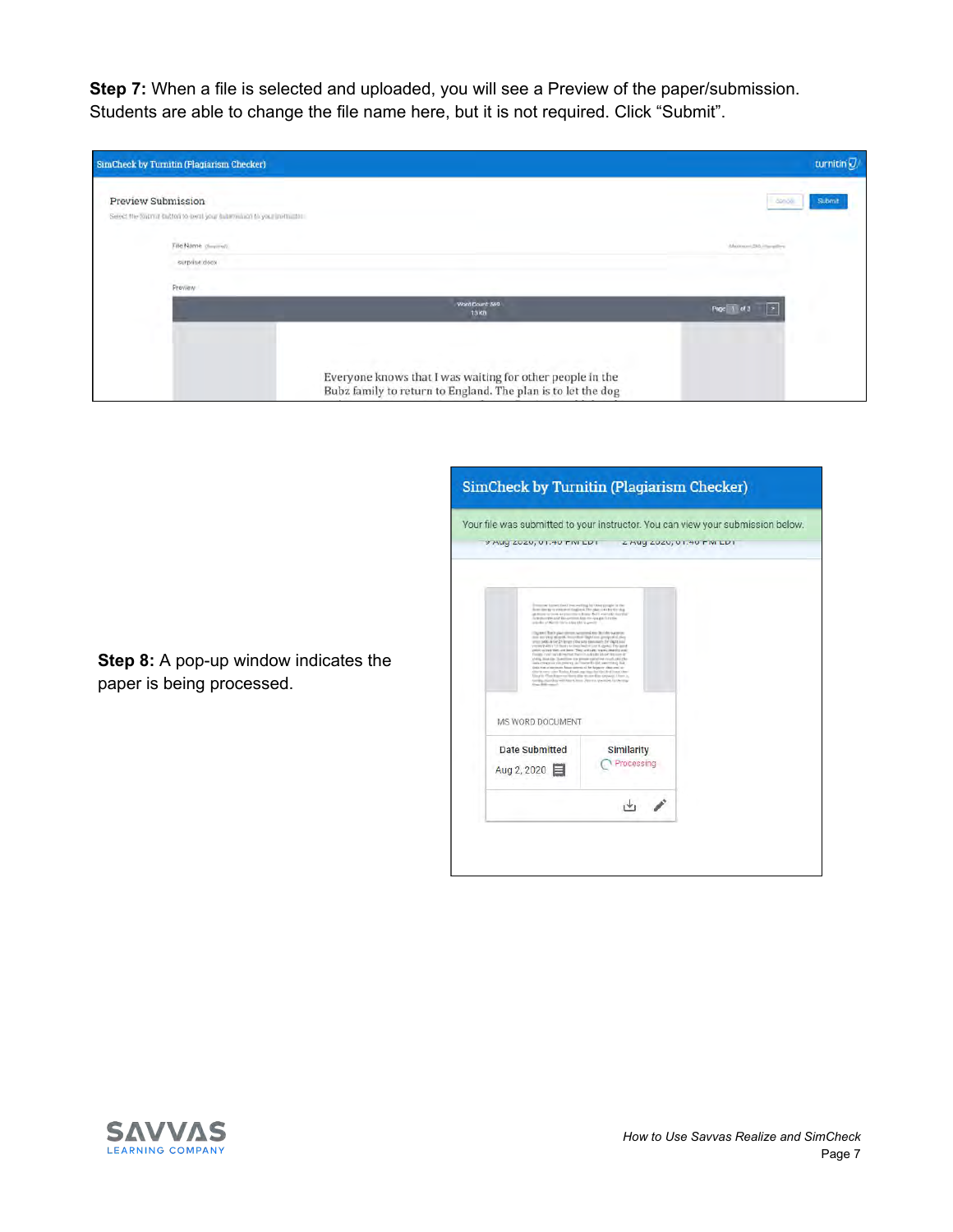

**Step 9:** When the paper has been run through SimCheck, the similarity score will appear.

In this example, the percentage of content that is similar to other sources on the Internet is 81%. The student will see these results.

**Step 10:** Close the SimCheck assignment and return to Realize to turn the assignment in. There is no Exit or Back button within SimCheck, so to close SimCheck, simply close the tab.





.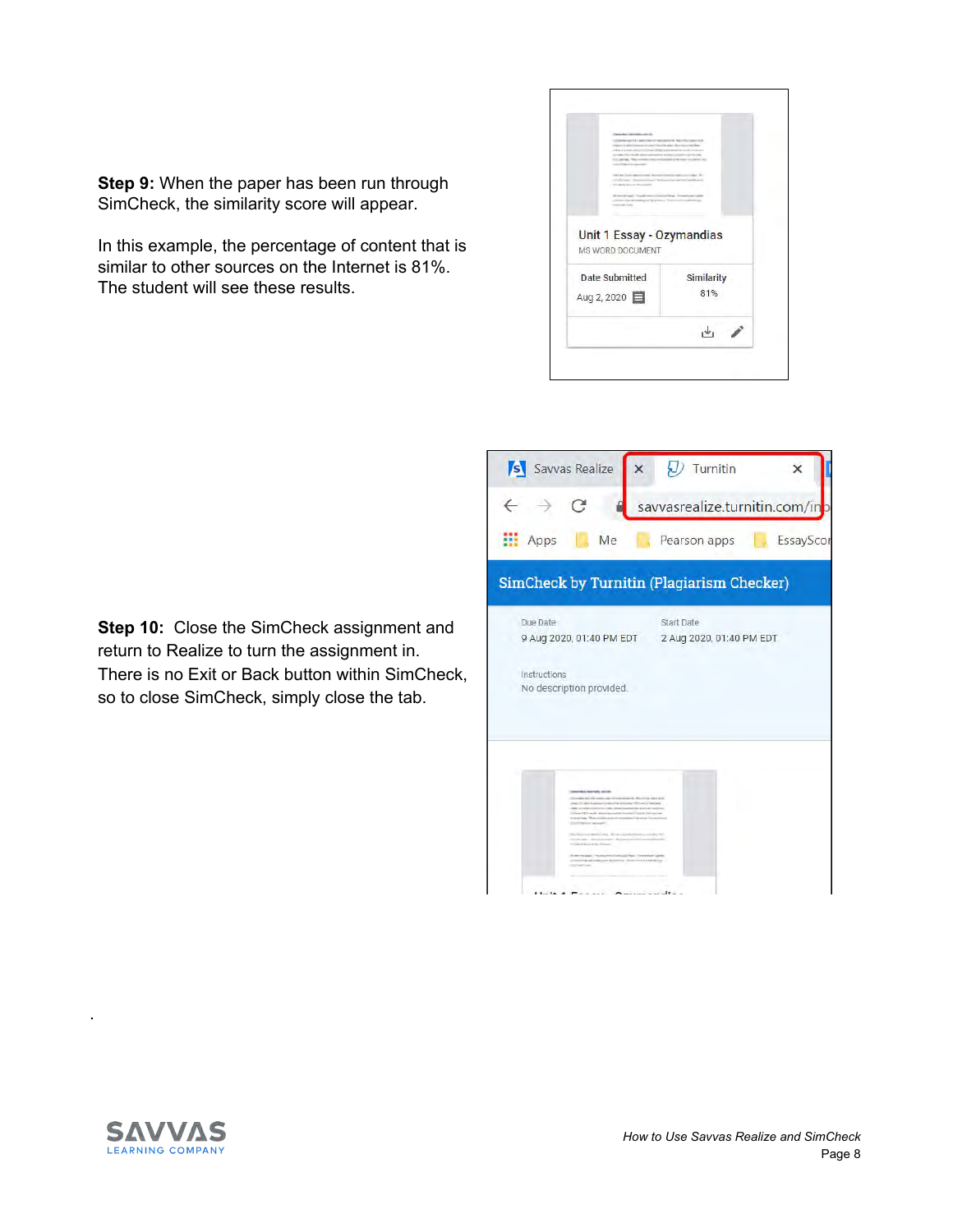**Step 11:** Click the Realize tab to return to Realize. From this screen, students can click Exit in the top left or Turn In in the top right corner to turn in the Realize assignment. "Exit" allows students to add comments and/or attach files to the assignment while "Turn In" does not.

| SimCheck by Turnitin (Plagiarism Checker)<br>$\xi$ Exit |                        |                       |   | Due 08/07/20 11:59pm<br>Turn In |
|---------------------------------------------------------|------------------------|-----------------------|---|---------------------------------|
|                                                         |                        |                       |   |                                 |
|                                                         | simcheck<br>- turnitin | Open in new<br>window | ∍ |                                 |

If "Exit" is selected, the student can add a comment and/or attach a file to the assignment. Attaching the file that the student uploaded into SimCheck allows teachers to see the paper in Realize.

| Start date:          | Due date:                                 |        | <b>Turn In</b>     |  |
|----------------------|-------------------------------------------|--------|--------------------|--|
| 08/02/20 12:00am     | 08/07/20 11:59pm                          |        | Attach File $\sim$ |  |
| Add a Comment        |                                           | Cancel | Post               |  |
| <b>Assigned work</b> |                                           |        | Score              |  |
| $\odot$<br>simcheck  | SimCheck by Turnitin (Plagiarism Checker) |        |                    |  |

If "Turn In" is selected, students cannot add comments or files, they are only able to Turn In the assignment.



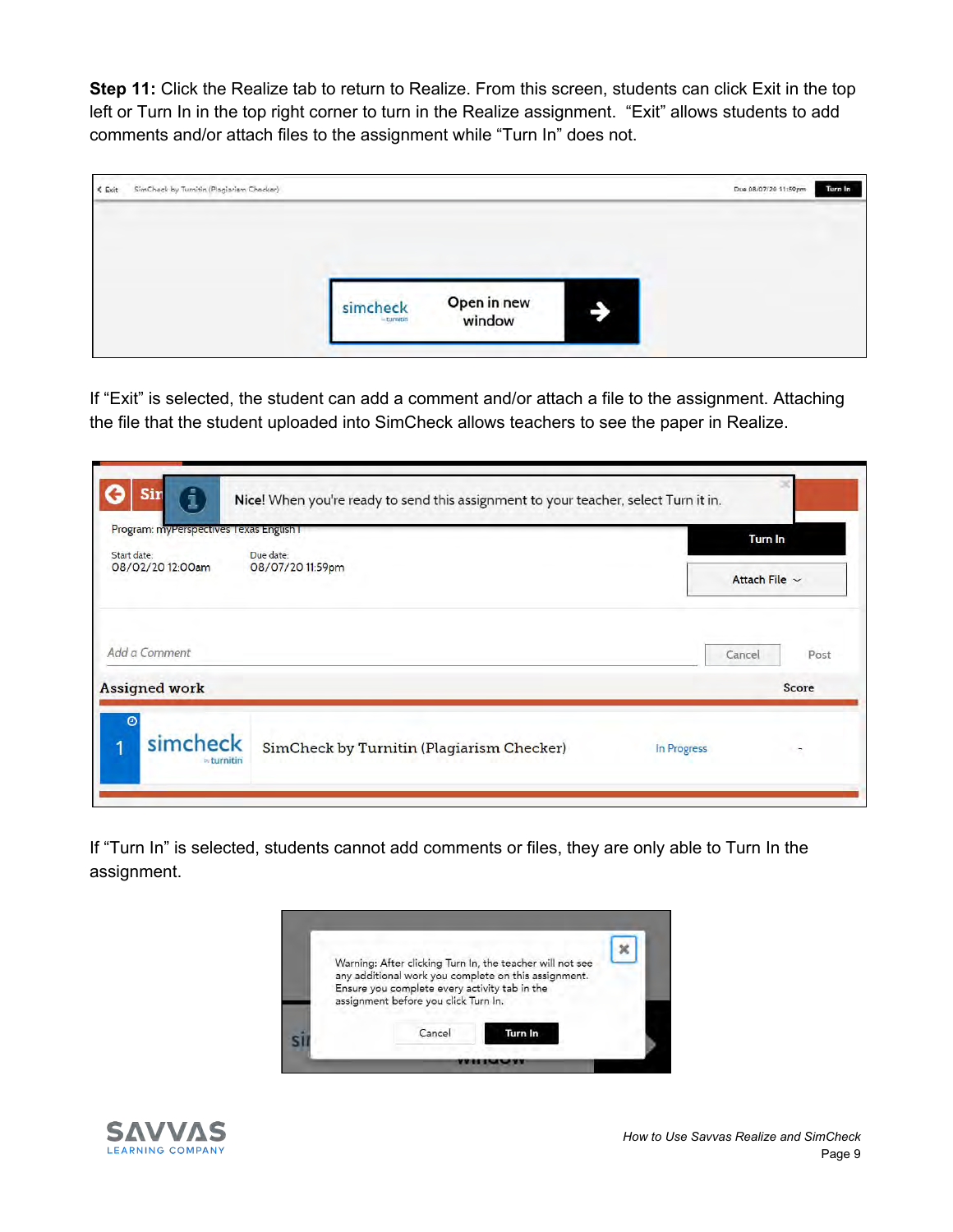**Step 12:** Once the assignment is turned in, students will see the message below. Teachers will now be able to log in to SimCheck to preview the student submissions.

|                                       | <b>SimCheck by Turnitin (Plagiarism Checker)</b> |  |
|---------------------------------------|--------------------------------------------------|--|
| Program: n<br>Start date:<br>08/02/20 | Success! You completed this assignment.          |  |

### How Teachers Review Student Submissions in SimCheck

**Step 1:** Navigate to the class under "Classes" and click "Assignments."

| realize.                      | <b>BROWSE</b>       | <b>CLASSES</b> | <b>DATA</b> | <b>MY LIBRARY</b>                                         |                               | Q                   | ▲ |                       |
|-------------------------------|---------------------|----------------|-------------|-----------------------------------------------------------|-------------------------------|---------------------|---|-----------------------|
| Select a Class                |                     |                |             |                                                           |                               |                     |   |                       |
|                               |                     |                |             |                                                           | <b>Connect Google Classes</b> |                     |   | <b>Create classes</b> |
|                               | <b>ELA Period 3</b> |                |             |                                                           |                               |                     |   |                       |
|                               | C Assignments       |                |             | m Calendar → Discuss & Students & groups → Class settings |                               | <b>O</b> Hide class |   |                       |
| O New assignment(s) submitted |                     |                |             |                                                           |                               |                     |   |                       |
| O New attachment(s) submitted |                     |                |             |                                                           |                               |                     |   |                       |

**Step 2:** The "Assignments by class" list will appear, click on the assignment.

| <b>■ Hide assignments</b> |                                           |                 |                     |                |
|---------------------------|-------------------------------------------|-----------------|---------------------|----------------|
|                           | Title $\div$                              | Student status  | Due Date            | Average $\div$ |
| simcheck<br>$=$ turnitin  | SimCheck by Turnitin (Plagiarism Checker) | O 0/3 Completed | 08/07/20<br>11:59pm |                |

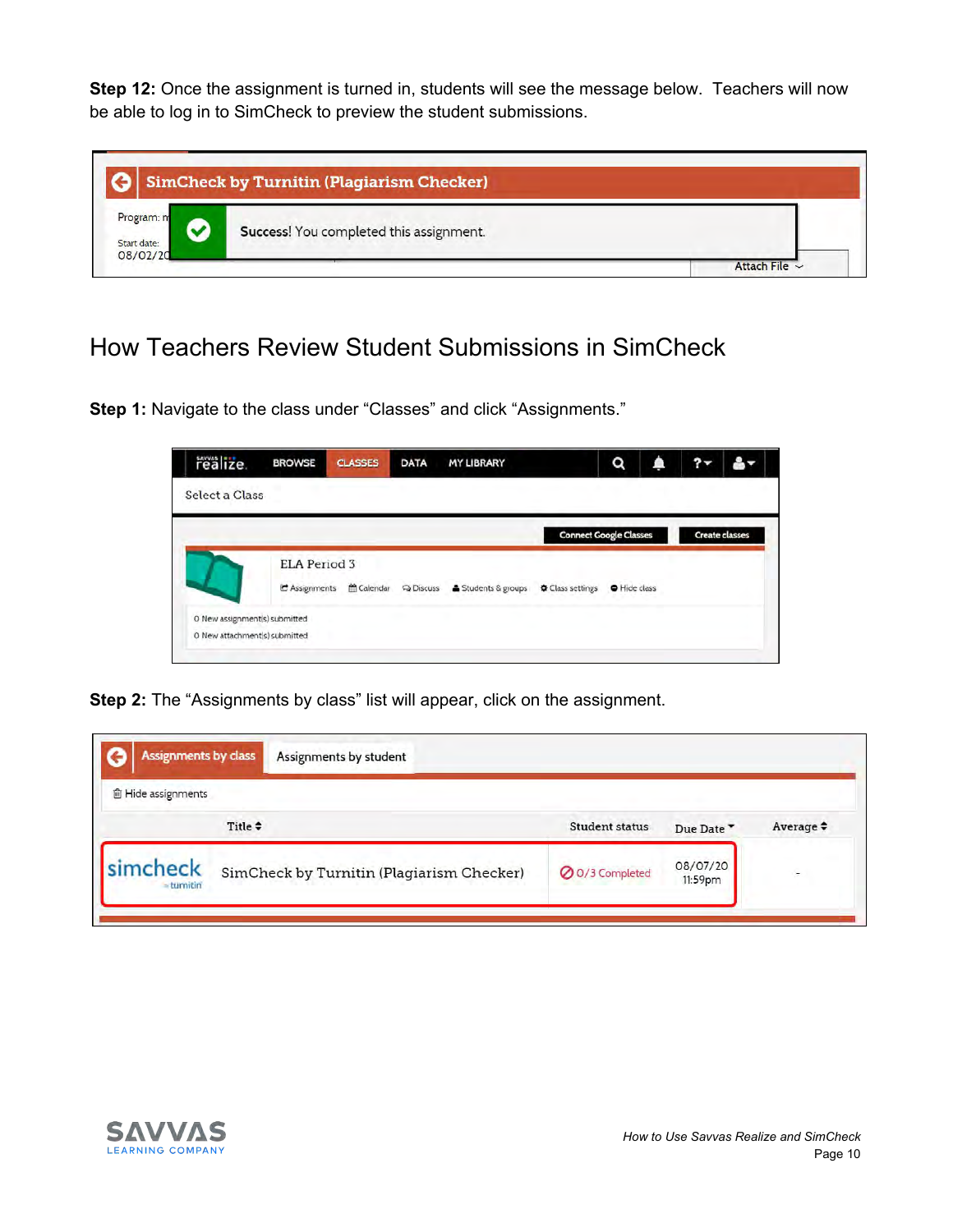**Step 3:** The Assignment pane on the right will open. Under "Actions", click "Preview."

| <b>Assignments by class</b>    | Assignments by student                    |                                                                                                                                                                                                                       |   |
|--------------------------------|-------------------------------------------|-----------------------------------------------------------------------------------------------------------------------------------------------------------------------------------------------------------------------|---|
| <b>@ Hide assignments</b>      |                                           |                                                                                                                                                                                                                       |   |
| simcheck<br><b>by turnitin</b> | SimCheck by Turnitin (Plagiarism Checker) | <b>Status for 3 students</b><br>O O Completed<br>O O In progress<br><b>⊘</b> 3 Not started<br><b>View student status</b><br>Average score<br><b>Actions</b><br><sup>血</sup> Hide<br><b>E</b> Preview<br><b>∕ Edit</b> | Ω |

**Step 4:** Click "Open in new window."



**Step 5:** You will now be launched to your SimCheck Inbox. The appearance of your Inbox will vary depending on what student activity has occurred. This example shows that 3 students have submitted papers.

| Doe Gate<br>9 Aug 2020, 01:40 PM EDT | <b>Start Date</b><br>2 Aug 2020, 01:40 PM EDT | View Instructions         |                |                                 |                         |
|--------------------------------------|-----------------------------------------------|---------------------------|----------------|---------------------------------|-------------------------|
| My Inbox                             | C Refresh inbox Late upstee 2 August 03:45 PM |                           |                | Items per page 25 A Page 1 of 1 |                         |
| ū                                    | Student name +                                | Title                     | Date submitted | Similarity                      |                         |
| 亘                                    | Andrew Lukey                                  | Unit 1 Essay - Surprise   | 2 Aug 2020     | $= 0$ %                         | $\cdots$                |
|                                      | Moo Elphaba                                   | Unit 1 Essay - Ozymandias | 2 Aug 2020     | ■ 81%                           | $\lambda\lambda\lambda$ |
| $\overline{\mathbb{R}}$              |                                               |                           |                |                                 |                         |

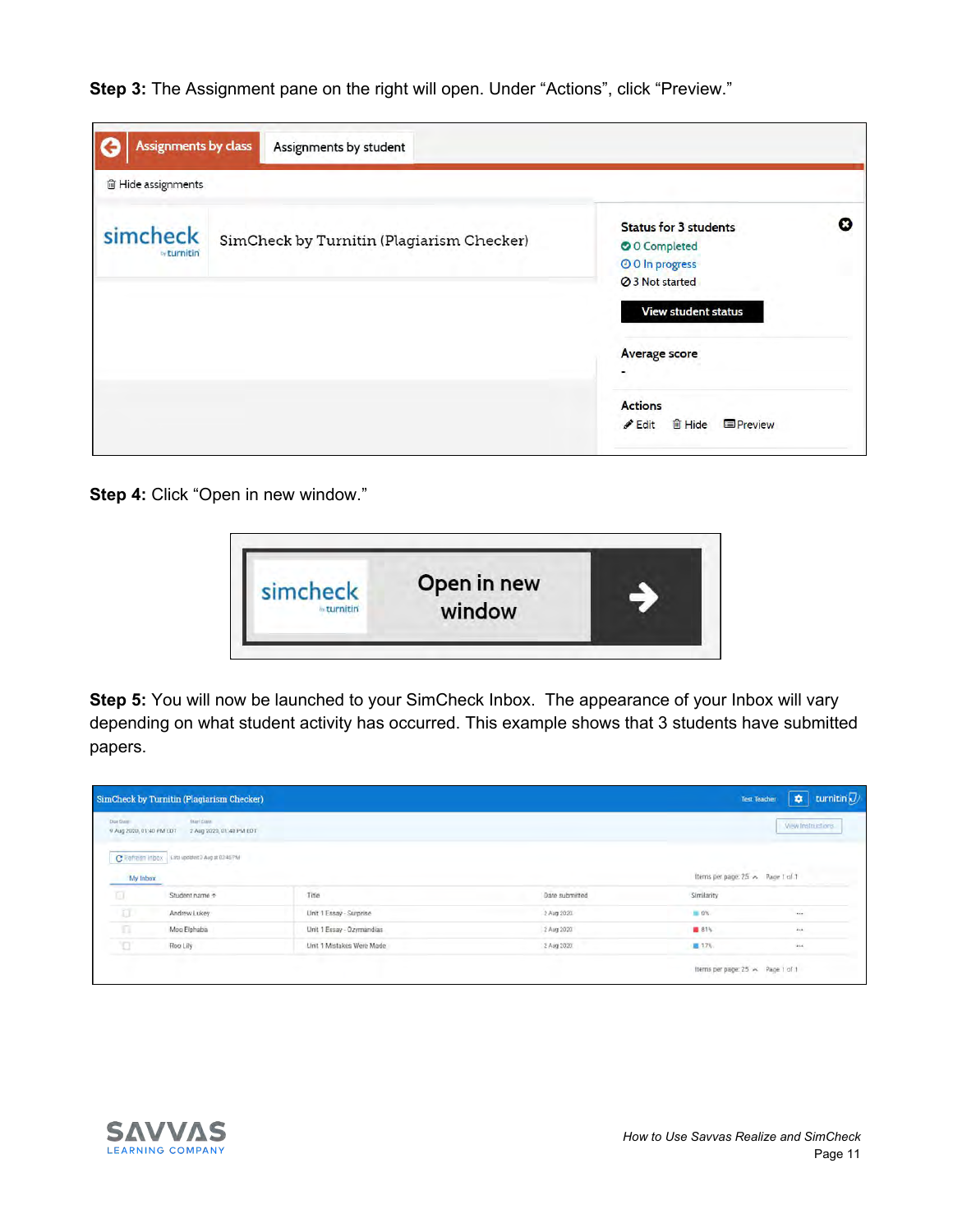**Step 6:** Highlight anywhere on the row of the paper you would like to review and click.

| <b>My Inbox</b> |                     |                                |
|-----------------|---------------------|--------------------------------|
|                 | Student name 1      | Title                          |
|                 | <b>Andrew Lukey</b> | Unit 1 Essay - Ozymandias<br>U |
|                 | Moo Elphaba         | Unit 1 Essay - Ozymandias      |
|                 | Roo Lily            | Unit 1 Mistakes Were Made      |

**Step 7:** The student's paper will appear. You will see color-coded and numbered paragraphs in the student's paper. On the right side, the Similarity score highlights the passages that have been copied from sources on the Internet, the possible source sites.

| Moo Elphaba Unit 1 Essay - Ozymandías                                                                                       | turnitin(J)                                                                                                                                                                                                                                                                                                                                               |
|-----------------------------------------------------------------------------------------------------------------------------|-----------------------------------------------------------------------------------------------------------------------------------------------------------------------------------------------------------------------------------------------------------------------------------------------------------------------------------------------------------|
| Ozymandias, immortality, and Life                                                                                           | $\bullet$ $\circledcirc$<br>Sources Overview -<br>٠                                                                                                                                                                                                                                                                                                       |
| Ozymandias says that property does not mean eternal life. Percy Shelly uses a lot of                                        | 81%<br>OVERALL SIMILARITY                                                                                                                                                                                                                                                                                                                                 |
| images and satire to express his view of the entire poem. When we painted these                                             | www.essaybot.com<br>81%<br><b>UTEBULT</b>                                                                                                                                                                                                                                                                                                                 |
| brilliant and ironic pictures in our heart. Shelley explained that no one will live forever                                 | $4 - 1052 - 3$                                                                                                                                                                                                                                                                                                                                            |
| and none of their wealth. Sherry expressed the morality of poetry through vivid and                                         | https://www.essaybot.com/sample/es                                                                                                                                                                                                                                                                                                                        |
| ironic paintings. "There are these words on the pedestal of the statue:" My name is king<br>of king Omimandia, desperate!". | says/list?query+ozymandiak ES<br>can see the relationship between<br>Aristotle is thinking about the difference<br>between history and poetry. He made<br>some clear distinctions directly<br>Czymandias and Immoltality<br>Ozymandias and immortality<br>Ozymandias says that property does                                                              |
| I think this story is about my family. My mom and dad and brothers and sisters. We                                          | not mean elernal life. Percy Shelly<br>uses a lot of images and satire to<br>express his view of the entire poem.                                                                                                                                                                                                                                         |
| won't live forever. Nobody lives forever. My husband likes Star Wars and Playmobil<br>and collects things for the basement. | When we painted these brilliant and<br>fronte pictures in our heart, Shelley<br>explained that no one will live forever<br>and none of their wealth. Sherry<br>expressed the morality of poetry<br>through <i>wid</i> and ironic paintings.<br>"There are these words on the<br>perfectal of the statue." My name is<br>king of king Omimandia, desperate |
|                                                                                                                             | STE., WELL STRAUM, DEREK HARRY DEMOCRAN.                                                                                                                                                                                                                                                                                                                  |



NOTE: To learn more about SimCheck, click the question mark icon in the upper right corner of the "Sources Overview". "View tour" offers helpful information on the similarity scores and web sites cited, and "Help" provides access to support articles on Turnitin.com.